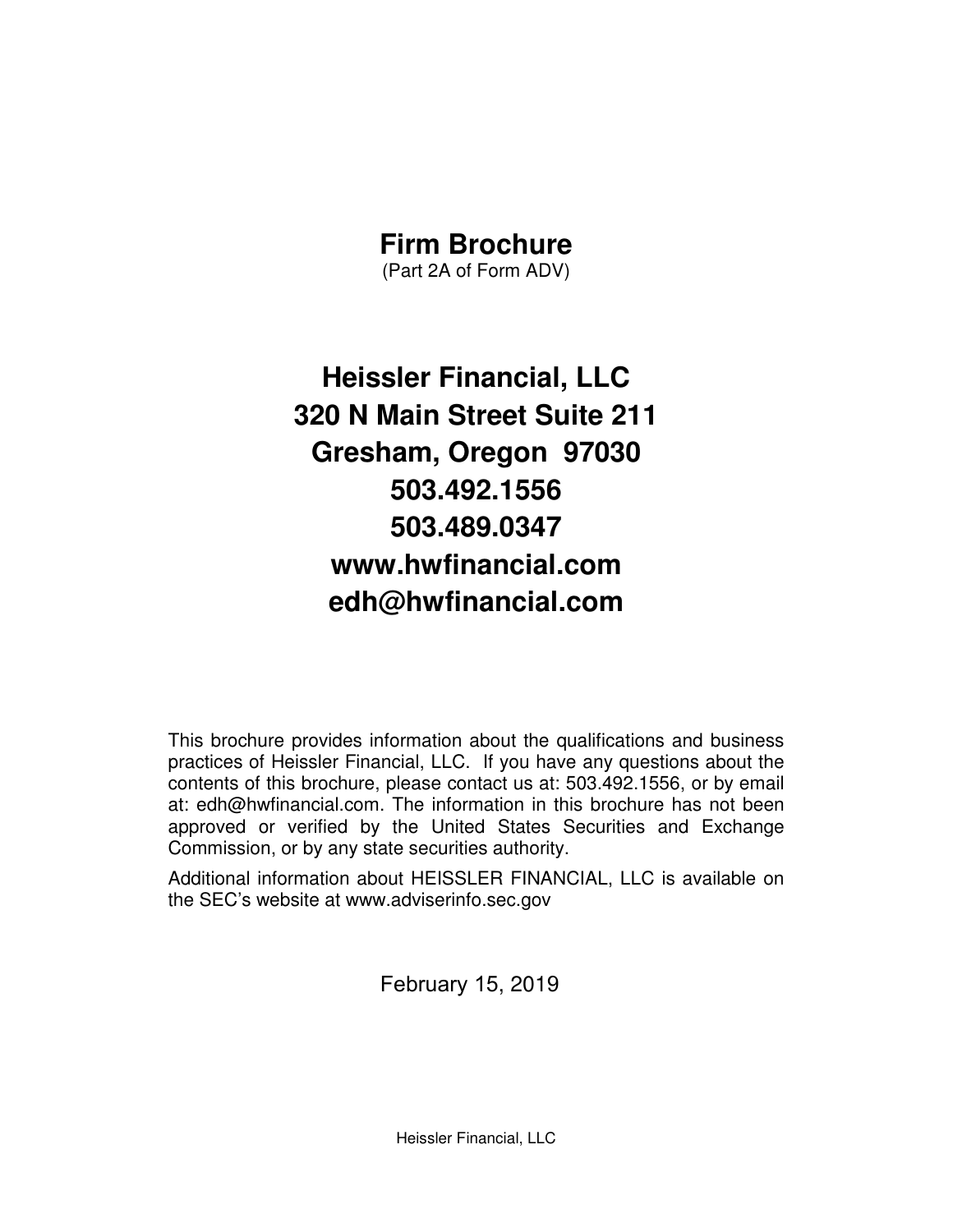# **Material Changes**

#### **Annual Update**

The Material Changes section of this brochure will be updated annually when material changes occur since the previous release of the Firm Brochure.

#### **Material Changes since the Last Update**

The U.S. Securities and Exchange Commission issued a final rule in July 2010 requiring advisers to provide a Firm Brochure in narrative "plain English" format. The new final rule specifies mandatory sections and organization.

There have been no material changes since last update.

#### **Full Brochure Available**

Whenever you would like to receive a complete copy of our Firm Brochure, please contact us by telephone at: 503.492.1556 or by email at: edh@hwfinancial.com.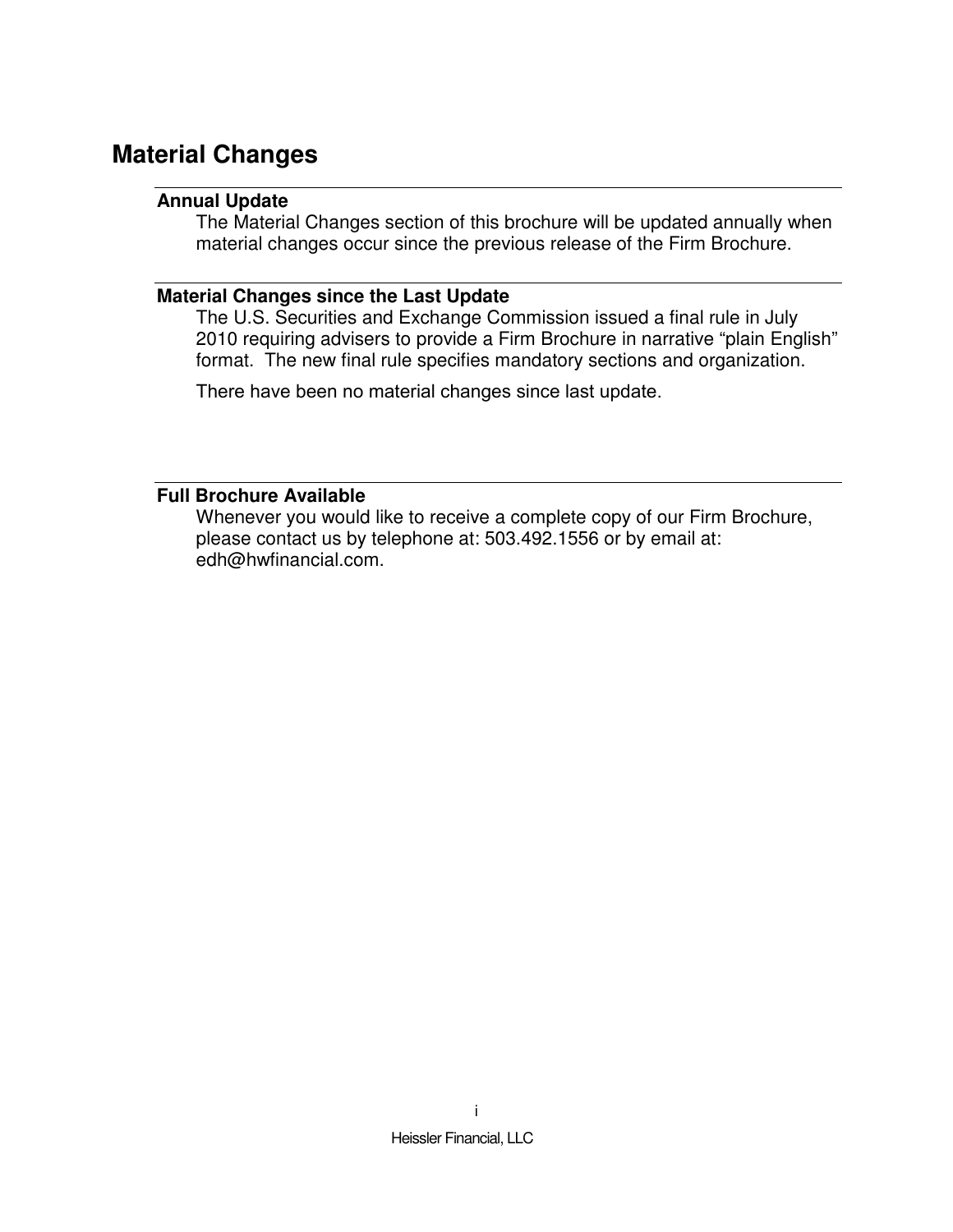# **Table of Contents**

TOC<sub>1</sub>

Heissler Financial, LLC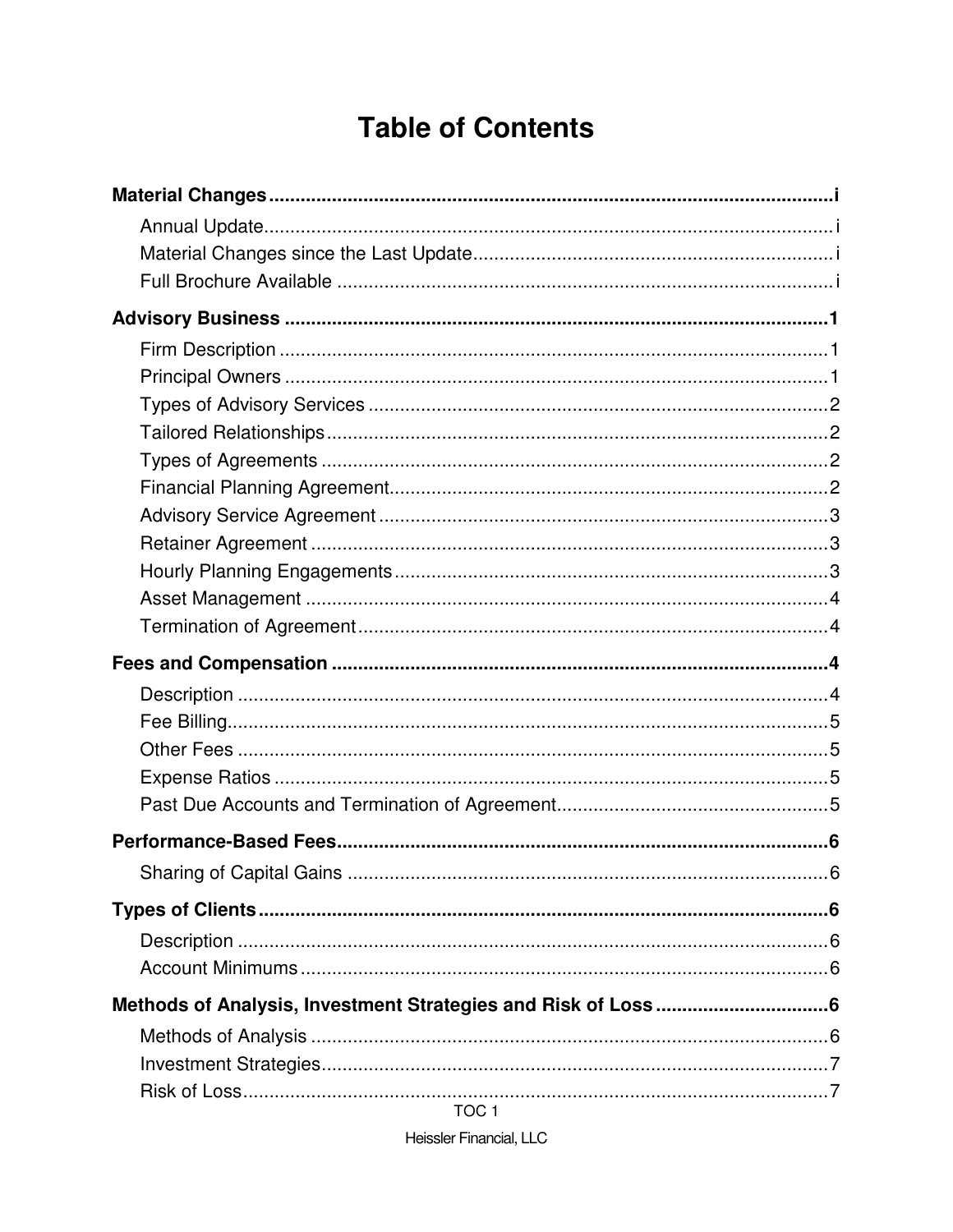| Code of Ethics, Participation or Interest in Client Transactions and Personal |    |
|-------------------------------------------------------------------------------|----|
|                                                                               |    |
|                                                                               |    |
|                                                                               |    |
|                                                                               |    |
|                                                                               |    |
|                                                                               |    |
|                                                                               |    |
|                                                                               |    |
|                                                                               |    |
|                                                                               |    |
|                                                                               |    |
|                                                                               |    |
|                                                                               |    |
|                                                                               |    |
|                                                                               |    |
| Custody.                                                                      | 10 |
|                                                                               |    |
|                                                                               |    |
|                                                                               |    |
|                                                                               |    |
|                                                                               |    |
|                                                                               |    |
|                                                                               |    |
|                                                                               |    |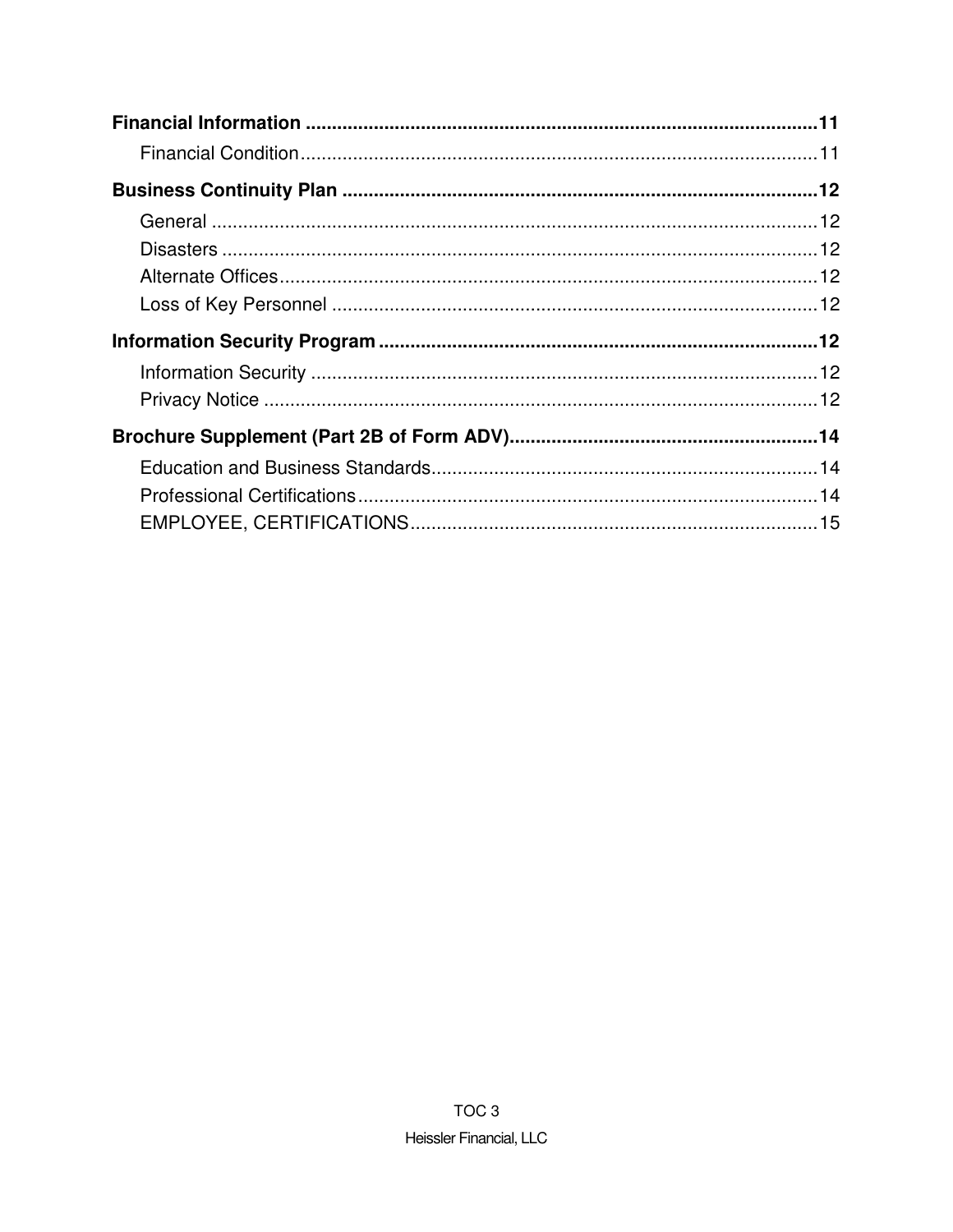# **Advisory Business**

#### **Firm Description**

HEISSLER FINANCIAL, LLC, ("FIRM NAME") was founded in 2002.

HEISSLER FINANCIAL, LLC is strictly a fee-only financial planning and investment management firm. The firm does not receive commissions for purchasing or selling annuities, insurance, stocks, bonds, mutual funds, limited partnerships, or other commissioned products. The firm is not affiliated with entities that sell financial products or securities. No commissions in any form are accepted. No finder's fees are accepted.

Investment advice is an integral part of financial planning. In addition, HEISSLER FINANCIAL, LLC advises clients regarding cash flow, college planning, retirement planning, tax planning and estate planning.

Investment advice is provided, with the client making the final decision on investment selection. HEISSLER FINANCIAL, LLC does not act as a custodian of client assets. The client always maintains asset control. HEISSLER FINANCIAL, LLC places trades for clients under a limited power of attorney.

A written evaluation of each client's initial situation is provided to the client, often in the form of a net worth statement. Periodic reviews are also communicated to provide reminders of the specific courses of action that need to be taken. More frequent reviews occur but are not necessarily communicated to the client unless immediate changes are recommended.

Other professionals (e.g., lawyers, accountants, insurance agents, etc.) are engaged directly by the client on an as-needed basis. Conflicts of interest will be disclosed to the client in the unlikely event they should occur.

The initial meeting, which may be by telephone, is free of charge and is considered an exploratory interview to determine the extent to which financial planning and investment management may be beneficial to the client.

#### **Principal Owners**

Edgar Heissler is a 100% owner.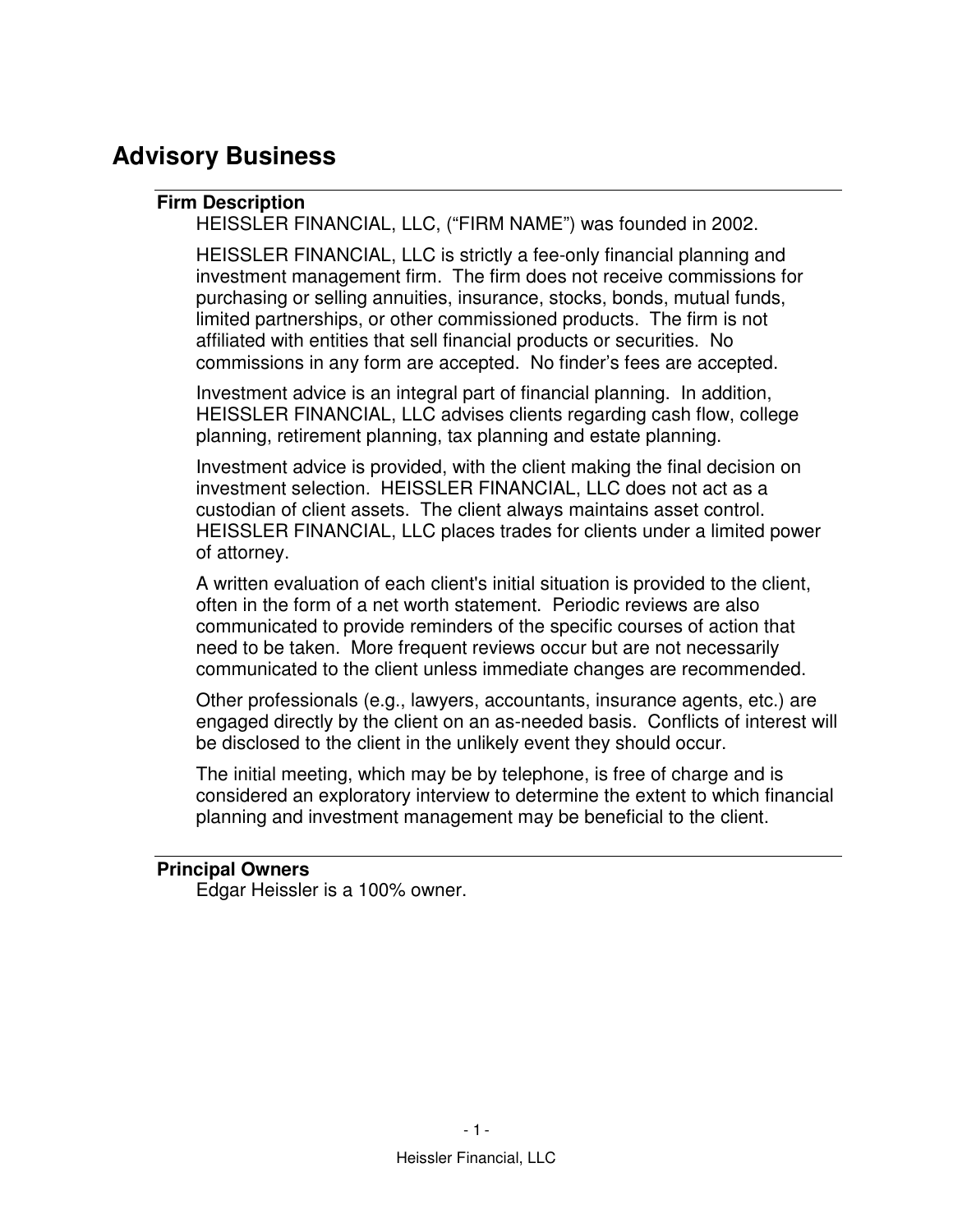#### **Types of Advisory Services**

HEISSLER FINANCIAL, LLC provides investment supervisory services, also known as asset management services; manages investment advisory accounts not involving investment supervisory services; furnishes investment advice through consultations; issues periodicals about securities by subscription; issues special reports about securities; and issues, charts, graphs, formulas, or other devices which clients may use to evaluate securities.

On more than an occasional basis, HEISSLER FINANCIAL, LLC furnishes advice to clients on matters not involving securities, such as financial planning matters, taxation issues, and trust services that often include estate planning.

#### **Tailored Relationships**

The goals and objectives for each client are documented in our client relationship management system. Investment policy statements are created that reflect the stated goals and objective. Clients may impose restrictions on investing in certain securities or types of securities.

Agreements may not be assigned without client consent.

#### **Types of Agreements**

The following agreements define the typical client relationships.

#### **Financial Planning Agreement**

A financial plan is designed to help the client with all aspects of financial planning without ongoing investment management after the financial plan is completed.

The financial plan may include, but is not limited to: a net worth statement; a cash flow statement; a review of investment accounts, including reviewing asset allocation and providing repositioning recommendations; strategic tax planning; a review of retirement accounts and plans including recommendations; a review of insurance policies and recommendations for changes, if necessary; one or more retirement scenarios; estate planning review and recommendations; and education planning with funding recommendations.

Detailed investment advice and specific recommendations are provided as part of a financial plan. Implementation of the recommendations is at the discretion of the client.

HEISSLER FINANCIAL, LLC does not charge a fee for this service.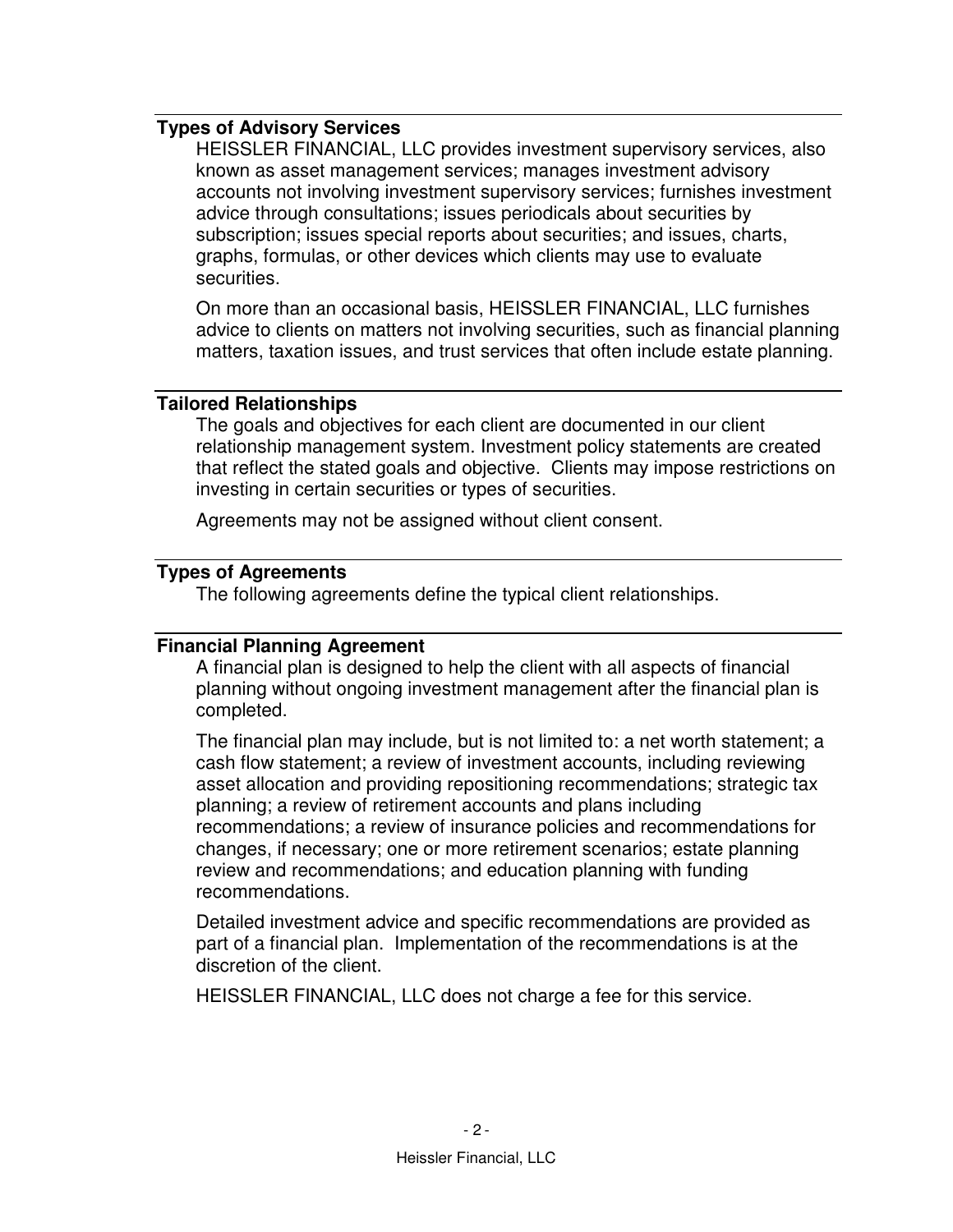#### **Advisory Service Agreement**

Most clients choose to have HEISSLER FINANCIAL, LLC manage their assets in order to obtain ongoing in-depth advice and life planning. All aspects of the client's financial affairs are reviewed. Realistic and measurable goals are set and objectives to reach those goals are defined. As goals and objectives change over time, suggestions are made and implemented on an ongoing basis.

The scope of work and fee for an Advisory Service Agreement is provided to the client in writing prior to the start of the relationship. An Advisory Service Agreement includes: cash flow management; insurance review; investment management, education planning; retirement planning; estate planning; and tax planning, as well as the implementation of recommendations within each area.

The annual Advisory Service Agreement fee is based on a percentage of the investable assets according to the following schedule:

#### Fees are negotiated

Although the Advisory Service Agreement is an ongoing agreement and constant adjustments are required, the length of service to the client is at the client's discretion. The client or the investment manager may terminate an Agreement by written notice to the other party. At termination, fees will be billed on a pro rata basis for the portion of the month completed. The portfolio value at the completion of the prior full billing month is used as the basis for the fee computation, adjusted for the number of days during the billing month prior to termination.

#### **Retainer Agreement**

HEISSLER FINANCIAL, LLC does not engage in any retainer agreements.

#### **Hourly Planning Engagements**

HEISSLER FINANCIAL, LLC does not provide hourly planning services.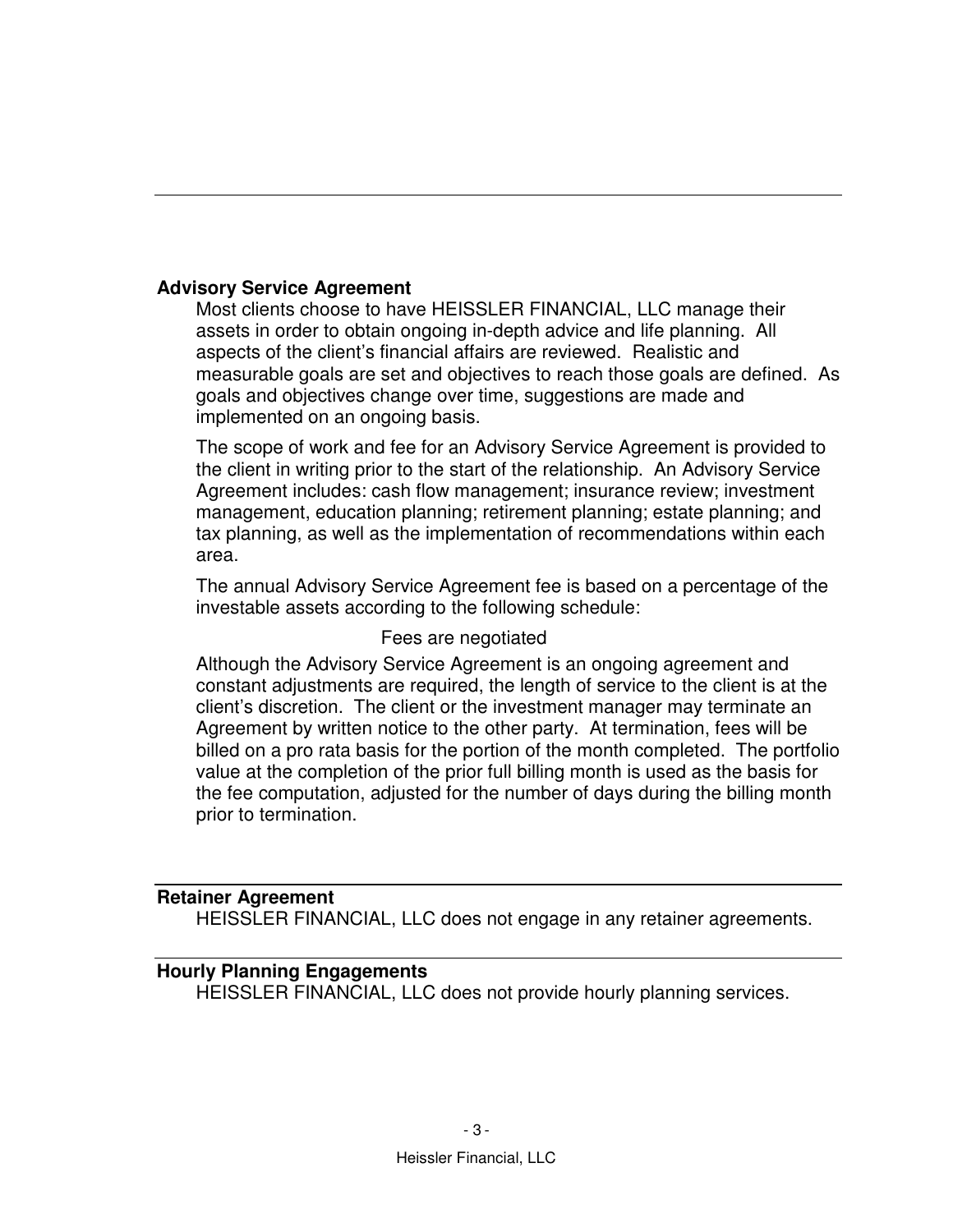#### **Asset Management**

Assets are invested primarily in no-load or low-load mutual funds and exchange-traded funds, usually through discount brokers or fund companies. Fund companies charge each fund shareholder an investment management fee that is disclosed in the fund prospectus. Discount brokerages may charge a transaction fee for the purchase of some funds.

Stocks and bonds may be purchased or sold through a brokerage account when appropriate. The brokerage firm charges a fee for stock and bond trades. HEISSLER FINANCIAL, LLC does not receive any compensation, in any form, from fund companies.

Investments may also include: equities (stocks), warrants, corporate debt securities, commercial paper, certificates of deposit, municipal securities, investment company securities, U. S. government securities, options contracts, futures contracts, and interests in partnerships.

Initial public offerings (IPOs) are not available through HEISSLER FINANCIAL, LLC.

#### **Termination of Agreement**

A Client may terminate any of the aforementioned agreements at any time by notifying HEISSLER FINANCIAL, LLC in writing and paying the rate for the time spent on the investment advisory engagement prior to notification of termination.

HEISSLER FINANCIAL, LLC may terminate any of the aforementioned agreements at any time by notifying the client in writing.

### **Fees and Compensation**

#### **Description**

HEISSLER FINANCIAL, LLC bases its fees on a percentage of assets under management.

Maximum Fees are as follows:

Less than \$500,000 2.5% More than 500,000 1.75%

Fees are *negotiable.*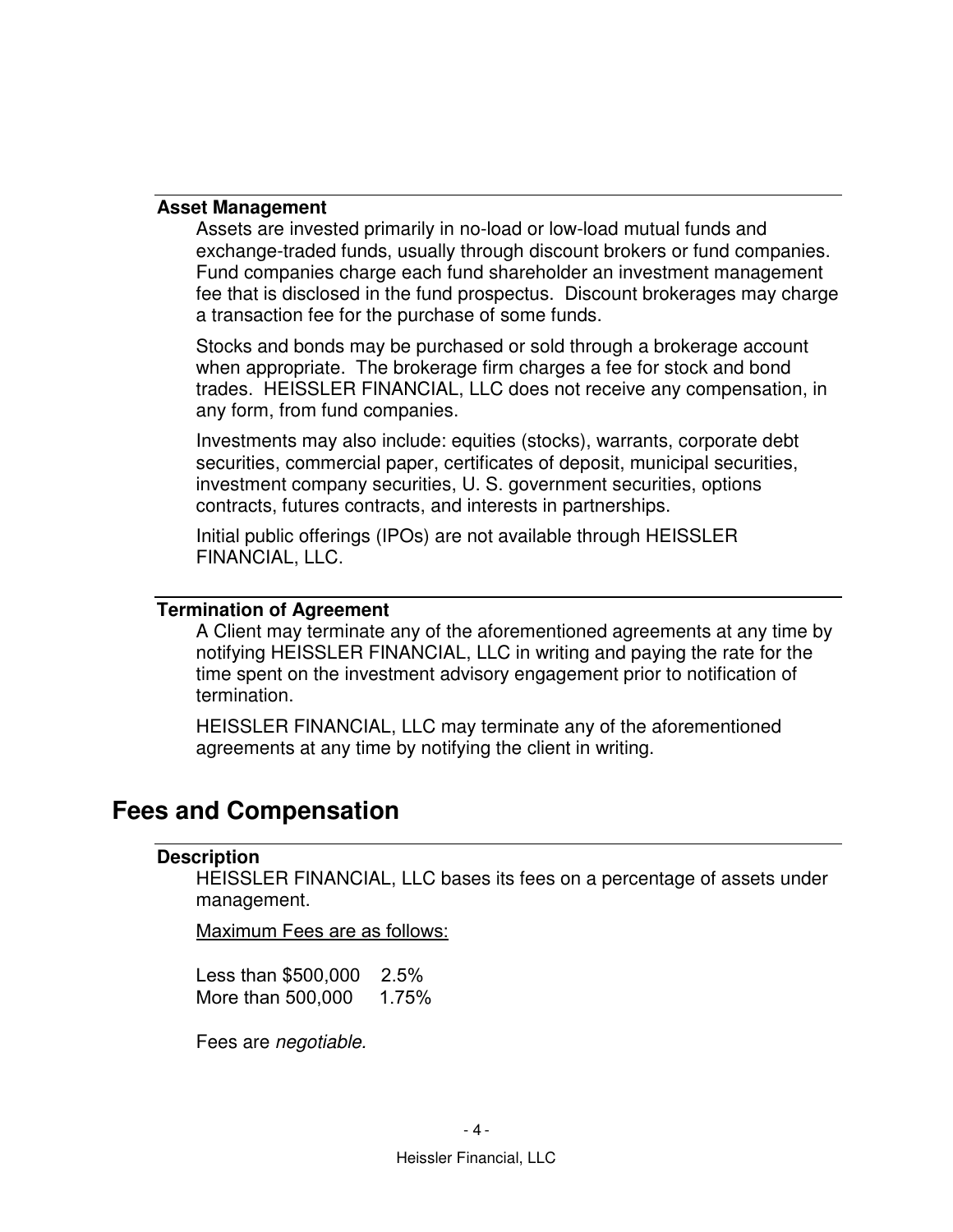#### **Fee Billing**

Investment management fees are billed monthly, in *arrears*, meaning that we invoice you *after* the month billing period has *occurred*. Payment in full is expected upon invoice presentation. Fees are usually deducted from a designated client account to facilitate billing. The client must consent in advance to direct debiting of their investment account.

#### **Other Fees**

Custodians may charge transaction fees on purchases or sales of certain mutual funds and exchange-traded funds. These transaction charges are usually small and incidental to the purchase or sale of a security. The selection of the security is more important than the nominal fee that the custodian charges to buy or sell the security.

HEISSLER FINANCIAL, LLC, in its sole discretion, may waive its minimum fee and/or charge a lesser investment advisory fee based upon certain criteria (e.g., historical relationship, type of assets, anticipated future earning capacity, anticipated future additional assets, dollar amounts of assets to be managed, related accounts, account composition, negotiations with clients, etc.).

New Advisory Service Agreement fees are calculated on a formula basis and adjusted for complexity of individual situations. *The formula is based on gross income, gross assets and other financial considerations.*

#### **Expense Ratios**

Mutual funds generally charge a management fee for their services as investment managers. The management fee is called an expense ratio. For example, an expense ratio of 0.50 means that the mutual fund company charges 0.5% for their services. These fees are in addition to the fees paid by you to HEISSLER FINANCIAL, LLC.

Performance figures quoted by mutual fund companies in various publications are after their fees have been deducted.

#### **Past Due Accounts and Termination of Agreement**

HEISSLER FINANCIAL, LLC reserves the right to stop work on any account that is more than 60 days overdue. In addition, HEISSLER FINANCIAL, LLC reserves the right to terminate any advisory service engagement where a client has willfully concealed or has refused to provide pertinent information about financial situations when necessary and appropriate, in HEISSLER FINANCIAL, LLC's judgment, to providing proper financial advice.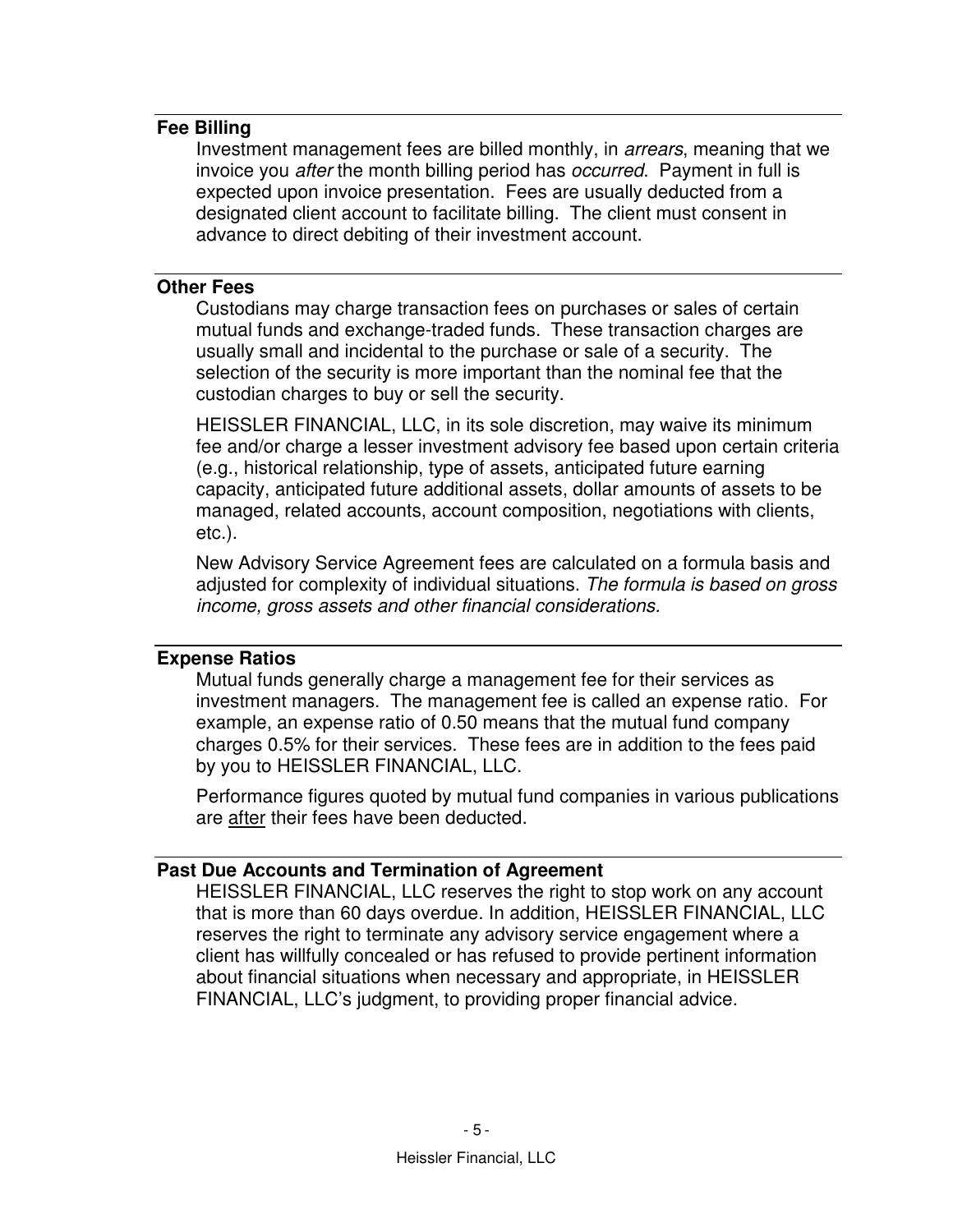# **Performance-Based Fees**

#### **Sharing of Capital Gains**

Fees are not based on a share of the capital gains or capital appreciation of managed securities.

HEISSLER FINANCIAL, LLC does not use a performance-based fee structure because of the potential conflict of interest. Performance-based compensation may create an incentive for the adviser to recommend an investment that may carry a higher degree of risk to the client.

# **Types of Clients**

#### **Description**

HEISSLER FINANCIAL, LLC provides investment advice to individuals.

Client relationships vary in scope and length of service.

#### **Account Minimums**

HEISSLER FINANCIAL, LLC has the discretion to waive the account minimum. Accounts of less than \$100,000 may be set up when the client and the advisor anticipate the client will add additional funds to the accounts bringing the total to \$100,000 within a reasonable time. Other exceptions will apply to employees of HEISSLER FINANCIAL, LLC and their relatives, or relatives of existing clients.

# **Methods of Analysis, Investment Strategies and Risk of Loss**

#### **Methods of Analysis**

Security analysis methods may include charting, fundamental analysis, technical analysis, and cyclical analysis.

The main sources of information include financial newspapers and magazines, inspections of corporate activities, research materials prepared by others, corporate rating services, timing services, annual reports, prospectuses, filings with the Securities and Exchange Commission, and company press releases.

Other sources of information that HEISSLER FINANCIAL, LLC may use include Morningstar Principia mutual fund information, Morningstar Principia stock information, Advisor Intelligence, and the World Wide Web.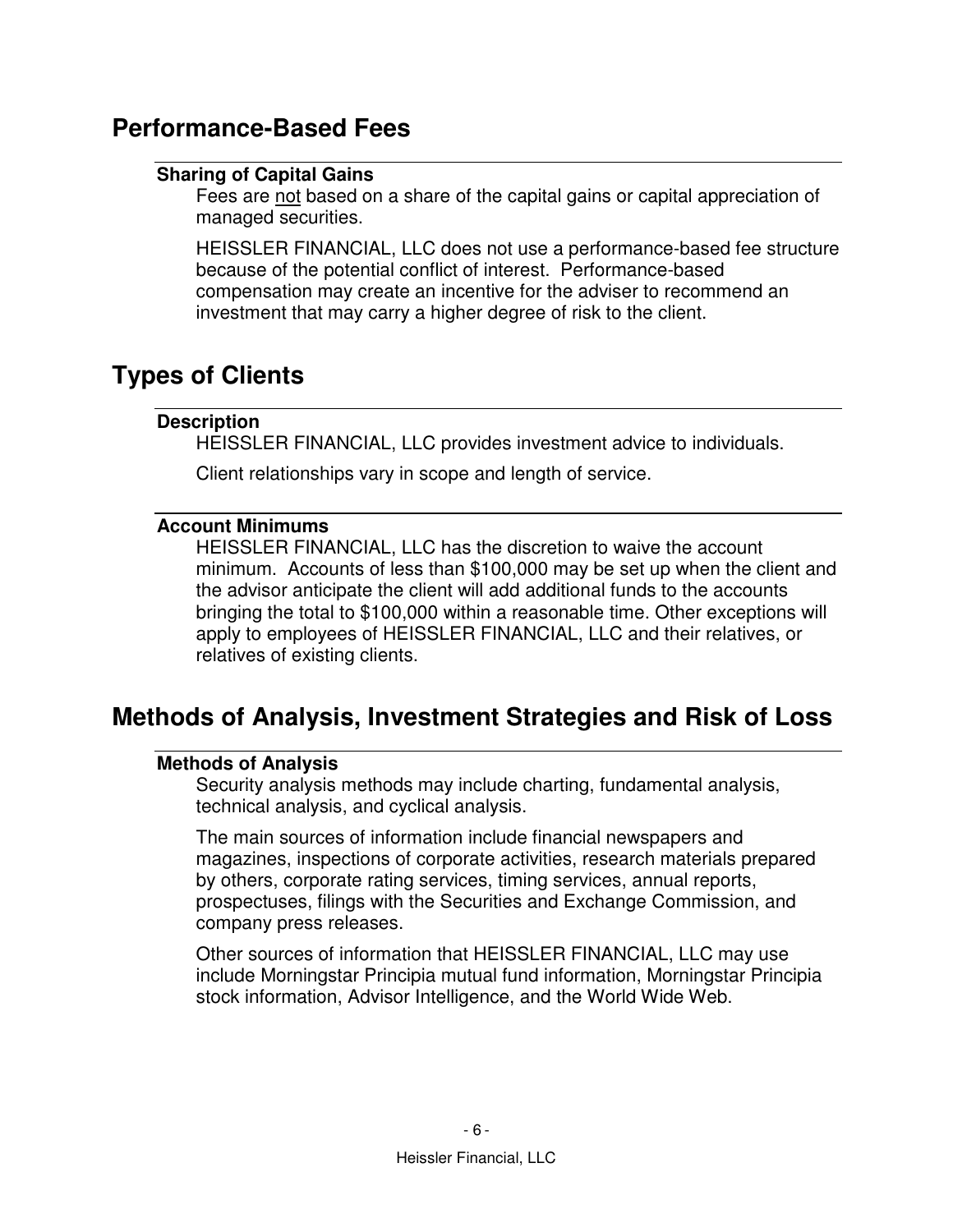#### **Investment Strategies**

The primary investment strategy used on client accounts is strategic asset allocation utilizing a core and satellite approach. This means that we use passively-managed index and exchange-traded funds as the core investments, and then add actively-managed funds where there are greater opportunities to make a difference. Portfolios are globally diversified to control the risk associated with traditional markets.

The investment strategy for a specific client is based upon the objectives stated by the client during consultations. The client may change these objectives at any time. Each client executes an Investment Policy Statement that documents their objectives and their desired investment strategy.

Other strategies may include long-term purchases, short-term purchases, trading, short sales, margin transactions, and option writing (including covered options, uncovered options or spreading strategies).

#### **Risk of Loss**

All investment programs have certain risks that are borne by the investor. Our investment approach constantly keeps the risk of loss in mind. Investors face the following investment risks:

- Interest-rate Risk: Fluctuations in interest rates may cause investment prices to fluctuate. For example, when interest rates rise, yields on existing bonds become less attractive, causing their market values to decline.
- Market Risk: The price of a security, bond, or mutual fund may drop in reaction to tangible and intangible events and conditions. This type of risk is caused by external factors independent of a security's particular underlying circumstances. For example, political, economic and social conditions may trigger market events.
- Inflation Risk: When any type of inflation is present, a dollar today will not buy as much as a dollar next year, because purchasing power is eroding at the rate of inflation.
- Currency Risk: Overseas investments are subject to fluctuations in the value of the dollar against the currency of the investment's originating country. This is also referred to as exchange rate risk.
- Reinvestment Risk: This is the risk that future proceeds from investments may have to be reinvested at a potentially lower rate of return (i.e. interest rate). This primarily relates to fixed income securities.
- Business Risk: These risks are associated with a particular industry or a particular company within an industry. For example, oil-drilling companies depend on finding oil and then refining it, a lengthy process, before they can generate a profit. They carry a higher risk of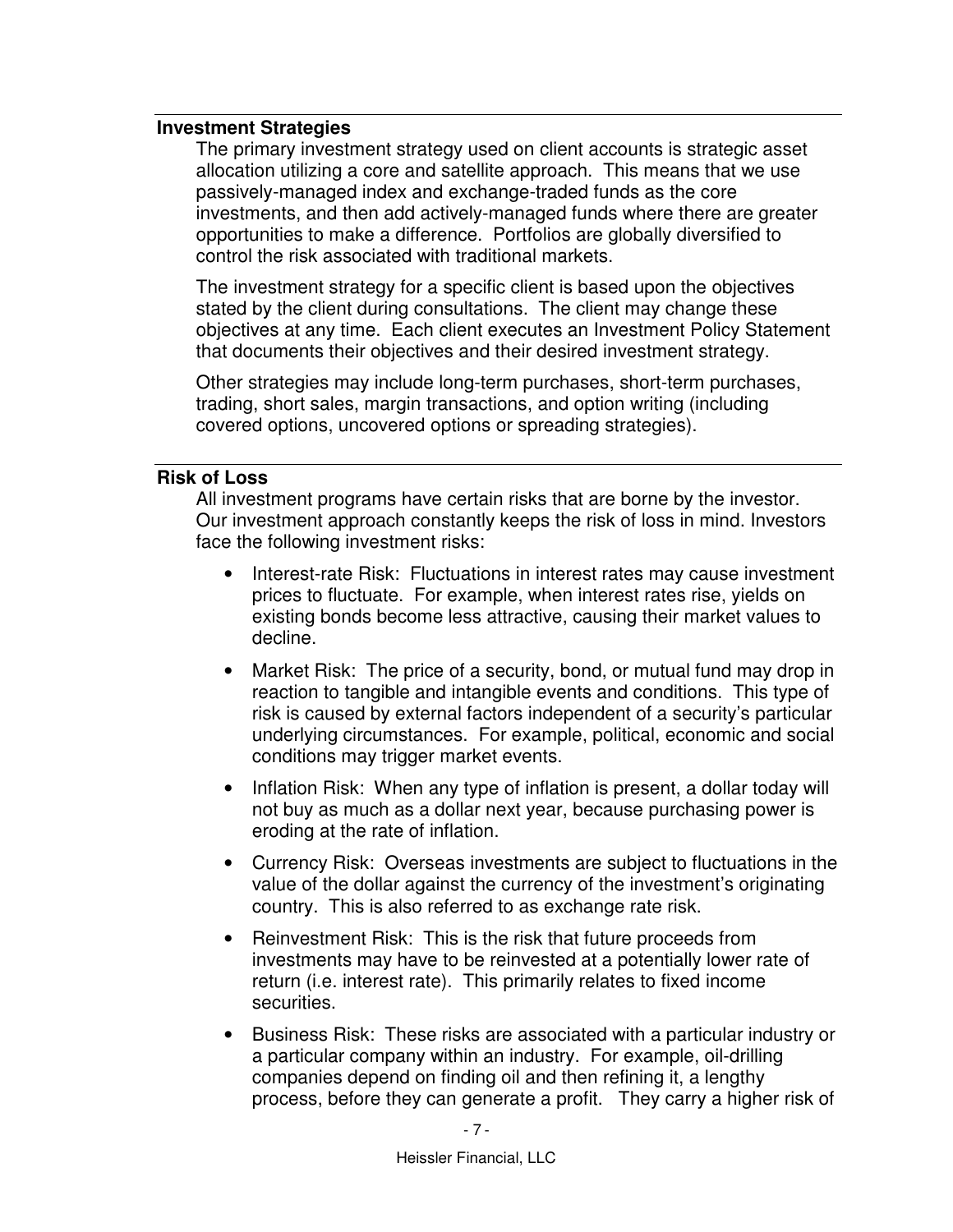profitability than an electric company, which generates its income from a steady stream of customers who buy electricity no matter what the economic environment is like.

- Liquidity Risk: Liquidity is the ability to readily convert an investment into cash. Generally, assets are more liquid if many traders are interested in a standardized product. For example, Treasury Bills are highly liquid, while real estate properties are not.
- Financial Risk: Excessive borrowing to finance a business' operations increases the risk of profitability, because the company must meet the terms of its obligations in good times and bad. During periods of financial stress, the inability to meet loan obligations may result in bankruptcy and/or a declining market value.

### **Disciplinary Information**

#### **Legal and Disciplinary**

The firm and its employees have not been involved in legal or disciplinary events related to past or present investment clients.

### **Other Financial Industry Activities and Affiliations**

#### **Financial Industry Activities**

HEISSLER FINANCIAL, LLC is registered as a Registered Investment Advisor firm.

#### **Affiliations**

HEISSLER FINANCIAL, LLC has no affiliations.

# **Code of Ethics, Participation or Interest in Client Transactions and Personal Trading**

#### **Code of Ethics**

The employees of HEISSLER FINANCIAL, LLC have committed to a Code of Ethics that is available for review by clients and prospective clients upon request. The firm will provide a copy of the Code of Ethics to any client or prospective client upon request.

#### **Participation or Interest in Client Transactions**

HEISSLER FINANCIAL, LLC and its employees may buy or sell securities that are also held by clients. Employees may not trade their own securities ahead of client trades.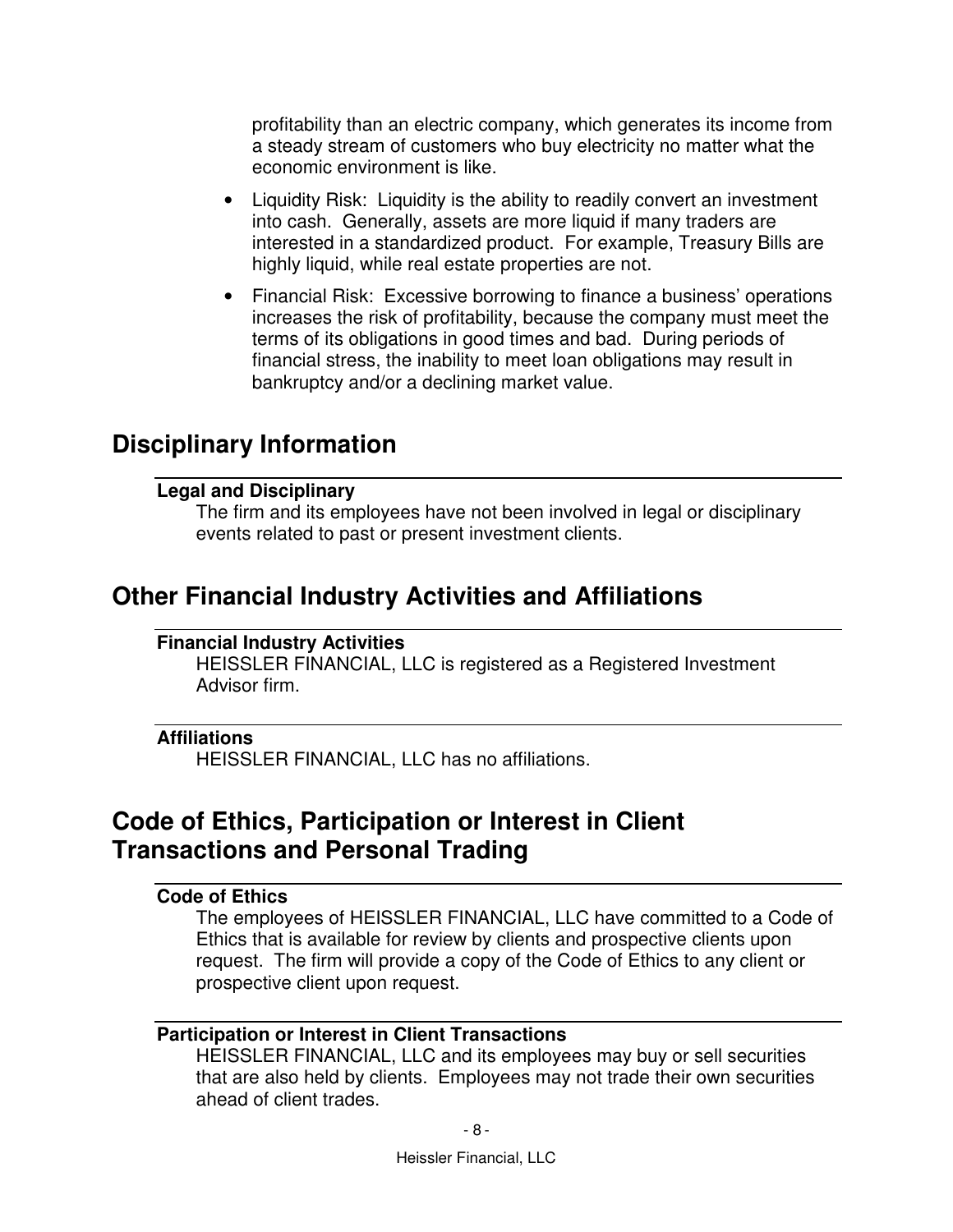#### **Personal Trading**

The Chief Compliance Officer of HEISSLER FINANCIAL, LLC is Edgar Heissler. The personal trading reviews ensure that the personal trading does not affect the markets, and that clients of the firm receive preferential treatment. Since most trades are small mutual fund trades or exchangetraded fund trades, the trades do not affect the securities markets.

### **Brokerage Practices**

#### **Selecting Brokerage Firms**

HEISSLER FINANCIAL, LLC does not have any affiliation with product sales firms. Specific custodian recommendations are made to Clients based on their need for such services. HEISSLER FINANCIAL, LLC recommends custodians based on the proven integrity and financial responsibility of the firm and the best execution of orders at reasonable commission rates.

HEISSLER FINANCIAL, LLC *does not* receive commissions from any of these arrangements.

#### **Best Execution**

HEISSLER FINANCIAL, LLC reviews the execution of trades at each custodian for accuracy and timeliness on a daily basis. Trading fees charged by the custodians is also reviewed on a monthly basis. HEISSLER FINANCIAL, LLC does not receive any portion of the trading fees.

#### **Order Aggregation**

Most trades are mutual funds or exchange-traded funds where trade aggregation does not garner any client benefit.

### **Review of Accounts**

#### **Periodic Reviews**

Account reviews are performed semi-annually by advisors Edgar Heissler. Account reviews are performed more frequently when market conditions dictate.

#### **Review Triggers**

Other conditions that may trigger a review are changes in the tax laws, new investment information, and changes in a client's own situation.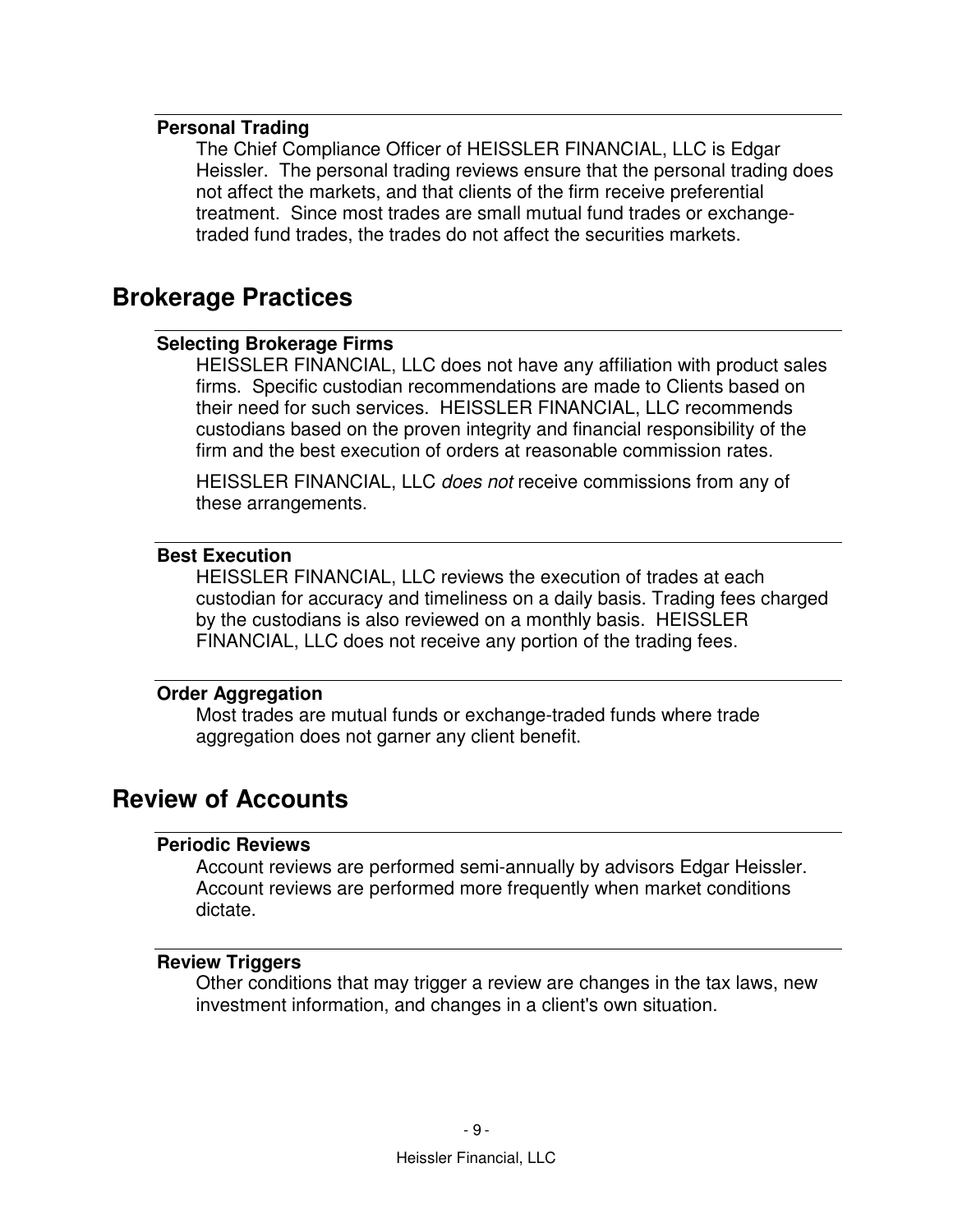#### **Regular Reports**

Clients receive periodic communications on at least an annual basis. *Advisory Service Agreement* clients receive written monthly statements from the custodian of account. Annual written updates may include a net worth statement, portfolio statement, tax review, and a summary of objectives and progress towards meeting those objectives.

### **Client Referrals and Other Compensation**

#### **Incoming Referrals**

HEISSLER FINANCIAL, LLC has been fortunate to receive many client referrals over the years. The referrals came from current clients, estate planning attorneys, accountants, employees, personal friends of employees and other similar sources. The firm does not compensate referring parties for these referrals.

#### **Referrals Out**

HEISSLER FINANCIAL, LLC does not accept referral fees or any form of remuneration from other professionals when a prospect or client is referred to them.

**Other Compensation**  *None* 

### **Custody**

#### **Account Statements**

All assets are held at qualified custodians, which means the custodians provide account statements directly to clients at their address of record at least quarterly.

#### **Performance Reports**

Clients are urged to compare the account statements received directly from their custodians as to accuracy. Custodians may include a performance report summary statement.

#### **Net Worth Statements**

Clients are frequently provided net worth statements and net worth graphs that are generated from our client relationship management system. Net worth statements contain approximations of bank account balances provided by the client, as well as the value of land and hard-to-price real estate. The net worth statements are used for long-term financial planning where the exact values of assets are not material to the financial planning tasks.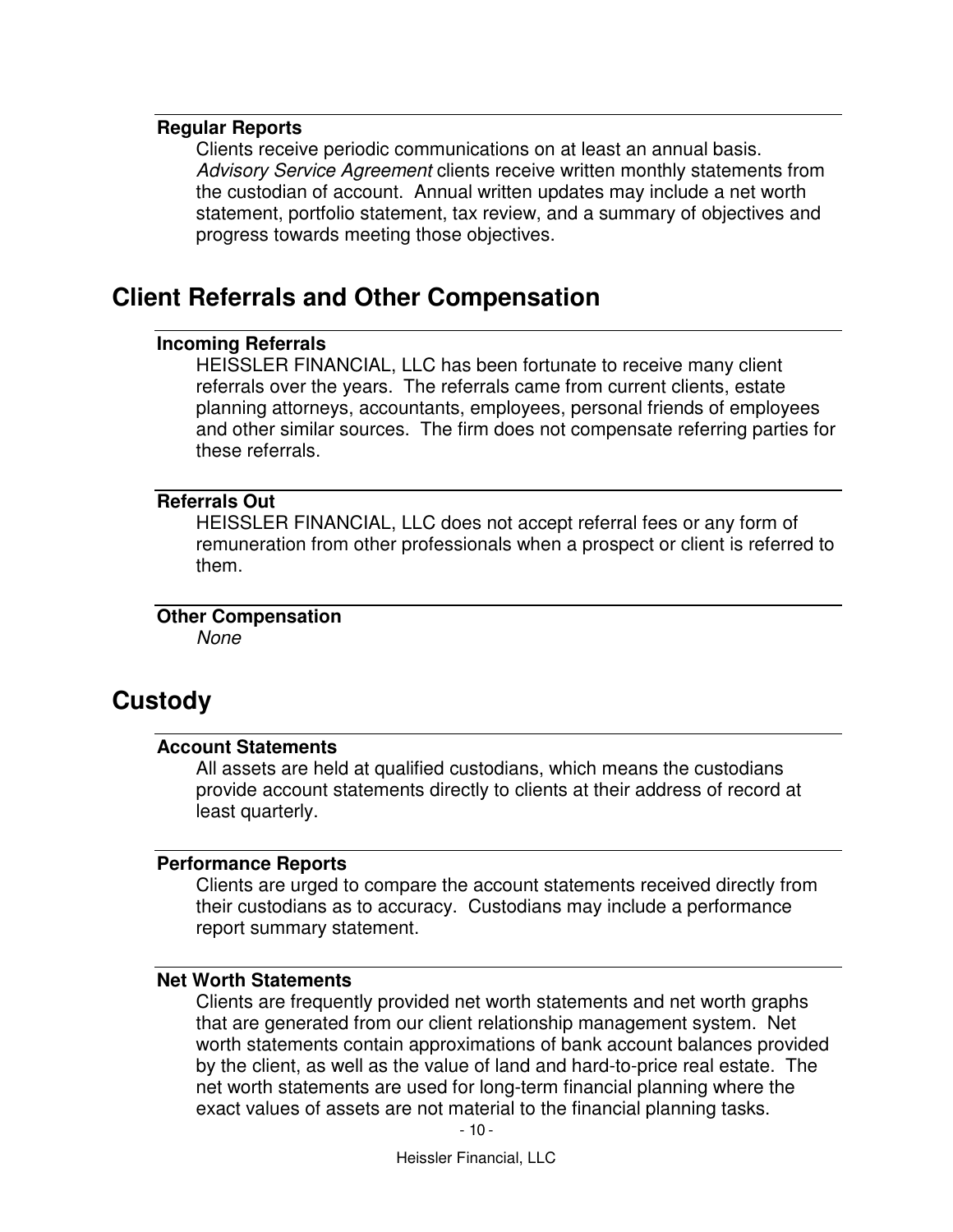# **Investment Discretion**

#### **Discretionary Authority for Trading**

HEISSLER FINANCIAL, LLC accepts discretionary authority to manage securities accounts on behalf of clients. HEISSLER FINANCIAL, LLC has the authority to determine, without obtaining specific client consent, the securities to be bought or sold, and the amount of the securities to be bought or sold. However, HEISSLER FINANCIAL, LLC consults with the client prior to each trade to obtain concurrence if a blanket trading authorization has not been given.

The client approves the custodian to be used. HEISSLER FINANCIAL, LLC does not receive any portion of the transaction fees or commissions paid by the client to the custodian on certain trades.

Discretionary trading authority facilitates placing trades in your accounts on your behalf so that we may promptly implement the investment policy that you have approved in writing.

#### **Limited Power of Attorney**

A limited power of attorney is a trading authorization for this purpose. You sign a limited power of attorney so that we may execute the trades that you have approved.

### **Voting Client Securities**

#### **Proxy Votes**

HEISSLER FINANCIAL, LLC does not vote proxies on securities. Clients are expected to vote their own proxies.

When assistance on voting proxies is requested, HEISSLER FINANCIAL, LLC will provide recommendations to the Client. If a conflict of interest exists, it will be disclosed to the Client.

### **Financial Information**

#### **Financial Condition**

HEISSLER FINANCIAL, LLC does not have any financial impairment that will preclude the firm from meeting contractual commitments to clients.

A balance sheet is not required to be provided because HEISSLER FINANCIAL, LLC does not serve as a custodian for client funds or securities, and does not require prepayment of fees.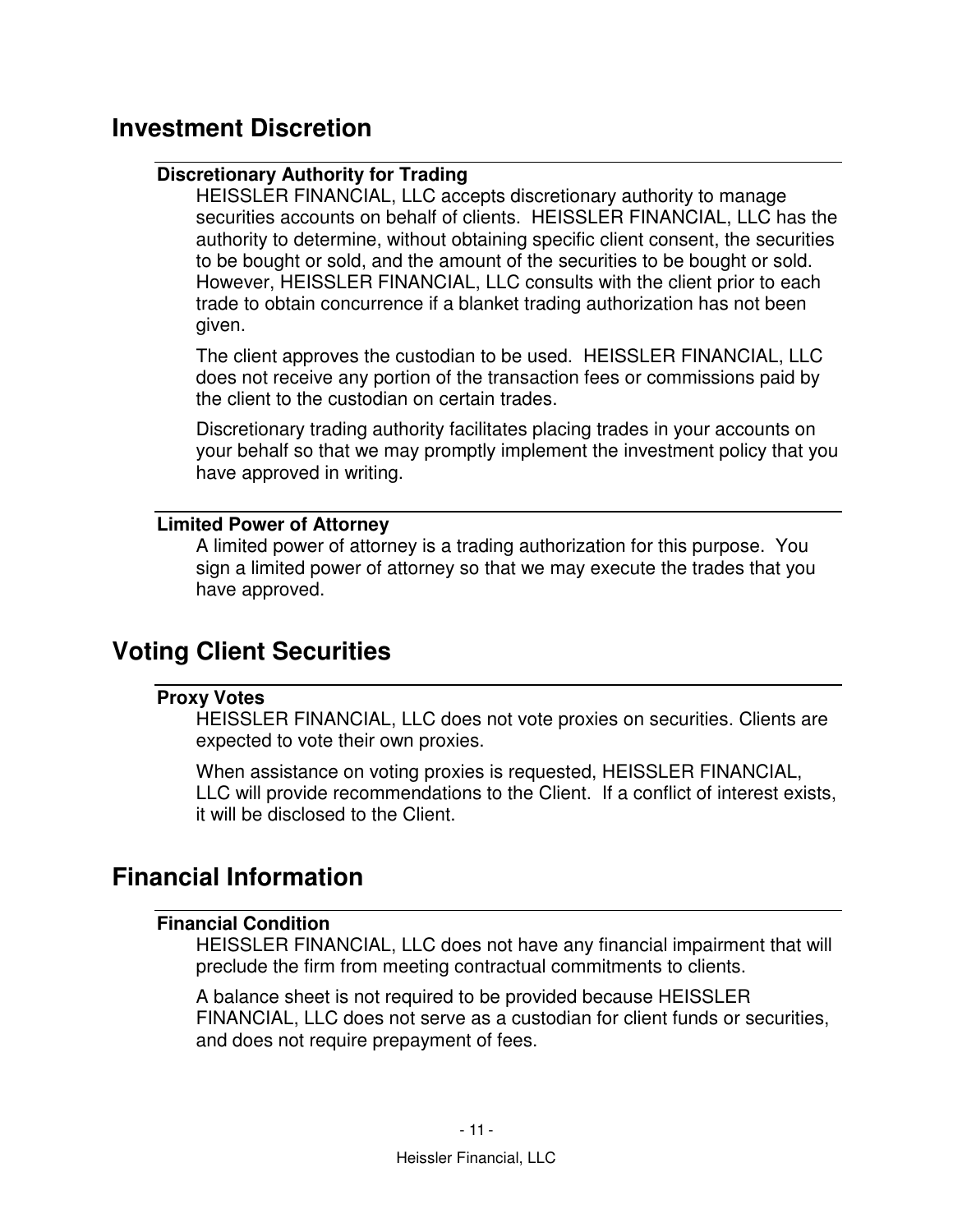# **Business Continuity Plan**

#### **General**

HEISSLER FINANCIAL, LLC has a Business Continuity Plan in place that provides detailed steps to mitigate and recover from the loss of office space, communications, services or key people.

#### **Disasters**

The Business Continuity Plan covers natural disasters such as snow storms, hurricanes, tornados, and flooding. The Plan covers man-made disasters such as loss of electrical power, loss of water pressure, fire, bomb threat, nuclear emergency, chemical event, biological event, T-1 communications line outage, Internet outage, railway accident and aircraft accident. Electronic files are backed up daily and archived offsite.

#### **Alternate Offices**

Alternate offices are identified to support ongoing operations in the event the main office is unavailable. It is our intention to contact all clients within five days of a disaster that dictates moving our office to an alternate location.

#### **Loss of Key Personnel**

HEISSLER FINANCIAL, LLC has signed a Business Continuation Agreement with another financial advisory firm to support HEISSLER FINANCIAL, LLC in the event of Edgar Heissler's serious disability or death.

### **Information Security Program**

#### **Information Security**

HEISSLER FINANCIAL, LLC maintains an information security program to reduce the risk that your personal and confidential information may be breached.

#### **Privacy Notice**

HEISSLER FINANCIAL, LLC is committed to maintaining the confidentiality, integrity and security of the personal information that is entrusted to us.

The categories of nonpublic information that we collect from you may include information about your personal finances, information about your health to the extent that it is needed for the advisory services provided, and information about transactions between you and third parties. We use this information to help you meet your personal financial goals.

With your permission, we disclose limited information to attorneys, accountants, and mortgage lenders with whom you have established a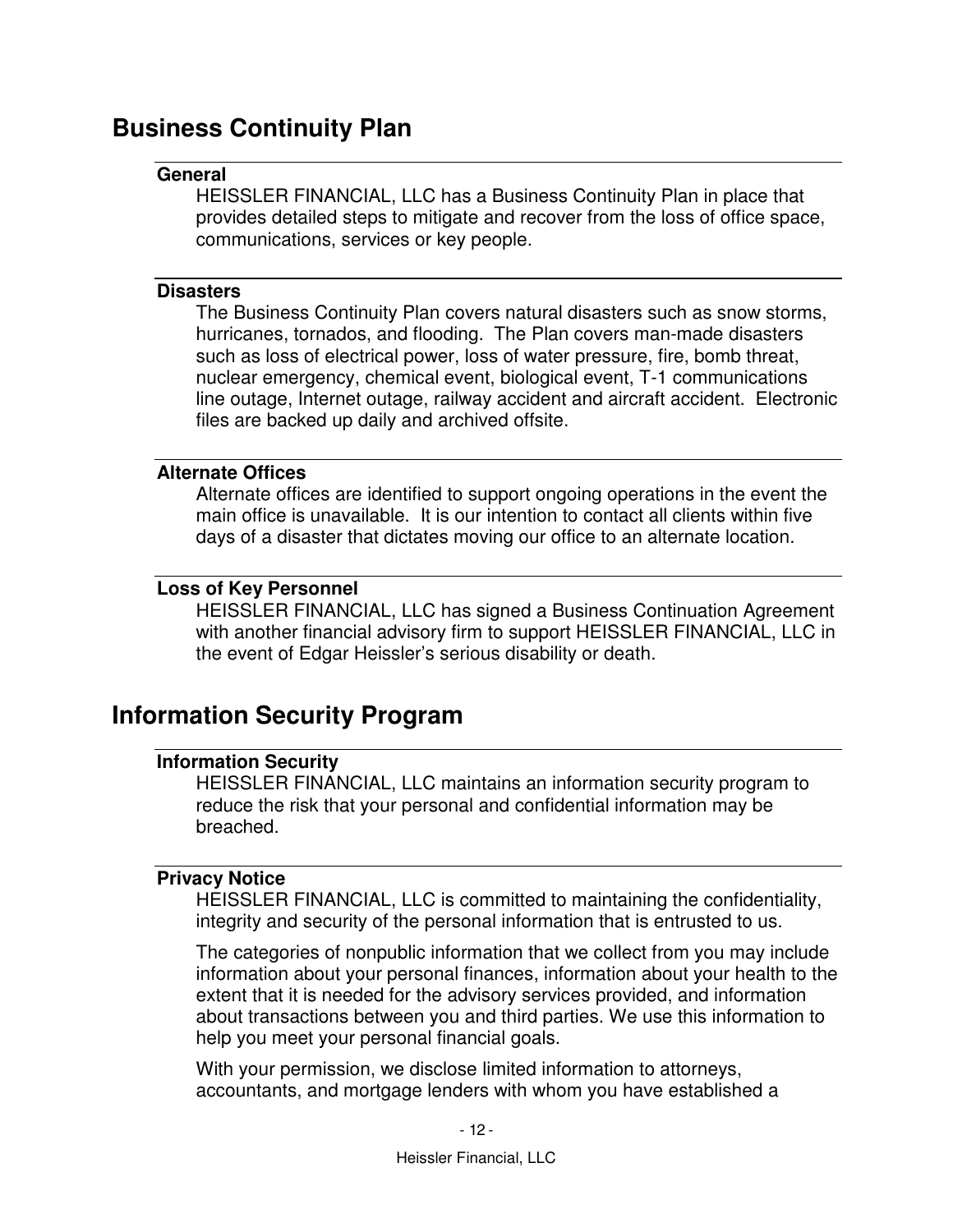relationship. You may opt out from our sharing information with these nonaffiliated third parties by notifying us at any time by telephone, mail, fax, email, or in person. With your permission, we share a limited amount of information about you with your brokerage firm in order to execute securities transactions on your behalf.

We maintain a secure office to ensure that your information is not placed at unreasonable risk. We employ a firewall barrier, secure data encryption techniques and authentication procedures in our computer environment.

We do not provide your personal information to mailing list vendors or solicitors. We require strict confidentiality in our agreements with unaffiliated third parties that require access to your personal information, including financial service companies, consultants, and auditors. Federal and state securities regulators may review our Company records and your personal records as permitted by law.

Personally identifiable information about you will be maintained while you are a client, and for the required period thereafter that records are required to be maintained by federal and state securities laws. After that time, information may be destroyed.

We will notify you in advance if our privacy policy is expected to change. We are required by law to deliver this *Privacy Notice* to you annually, in writing.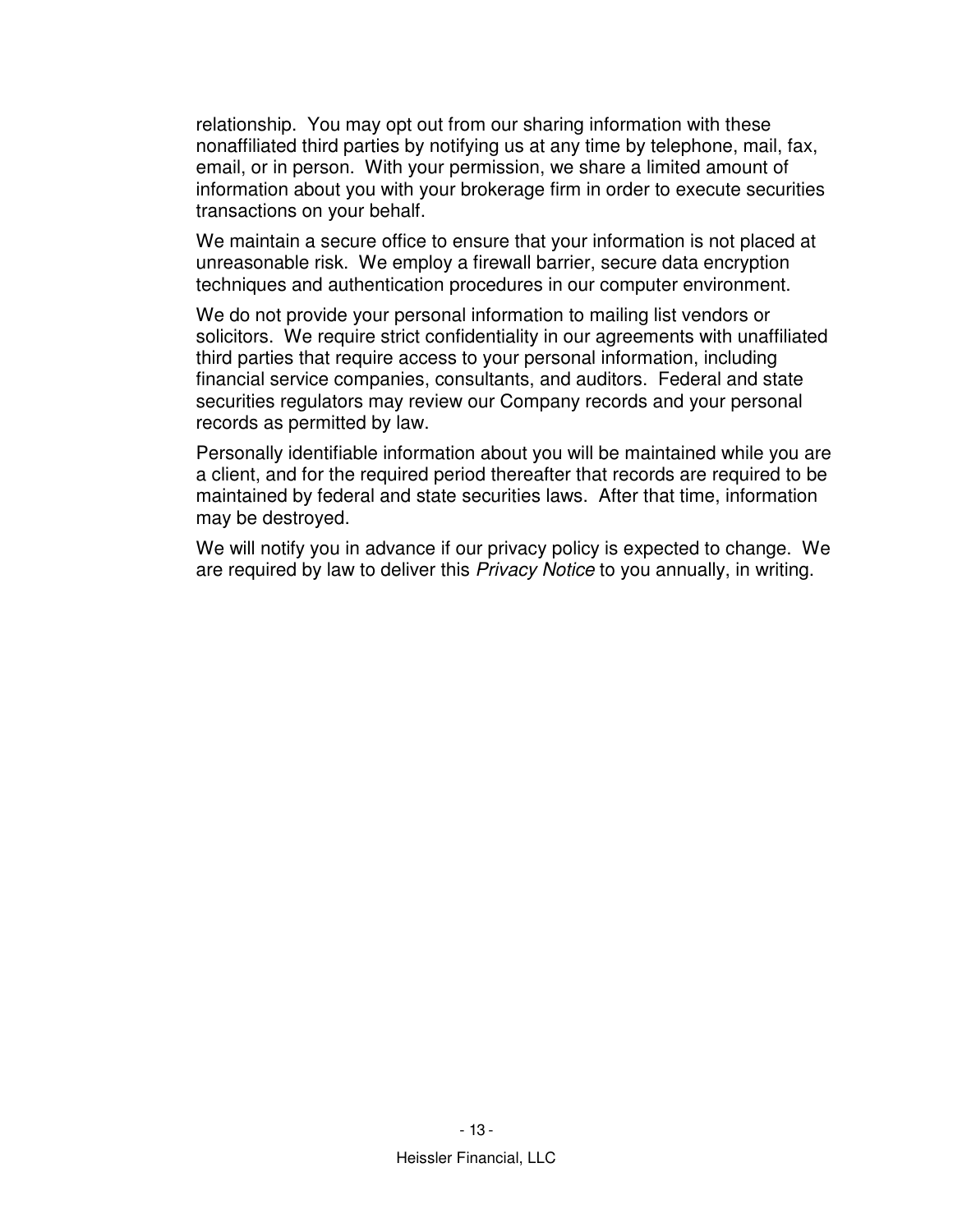### **Brochure Supplement (Part 2B of Form ADV)**

#### **Education and Business Standards**

HEISSLER FINANCIAL, LLC requires that advisors in its employ have a bachelor's degree and further coursework demonstrating knowledge of financial planning and tax planning. Examples of acceptable coursework include: an MBA, a CFP®, a CFA, a ChFC, JD, CTFA, EA or CPA. Additionally, advisors must have work experience that demonstrates their aptitude for financial planning and investment management.

#### **Professional Certifications**

*.* 

Employees have earned certifications and credentials that are required to be explained in further detail.

Certified Financial Planner (CFP): Certified Financial Planners are licensed by the CFP Board to use the CFP mark. CFP certification requirements:

- Bachelor's degree from an accredited college or university.
- Completion of the financial planning education requirements set by the CFP Board (www.cfp.net).
- Successful completion of the 10-hour CFP® Certification Exam.
- Three-year qualifying full-time work experience.
- Successfully pass the Candidate Fitness Standards and background check.

Chartered Financial Analyst (CFA): Chartered Financial Analysts are licensed by the CFA Institute to use the CFA mark. CFA certification requirements:

- Hold a bachelor's degree from an accredited institution or have equivalent education or work experience.
- Successful completion of all three exam levels of the CFA Program.
- Have 48 months of acceptable professional work experience in the investment decision-making process.
- Fulfill society requirements, which vary by society. Unless you are upgrading from affiliate membership, all societies require two sponsor statements as part of each application; these are submitted online by your sponsors.
- Agree to adhere to and sign the Member's Agreement, a Professional Conduct Statement, and any additional documentation requested by CFA Institute.